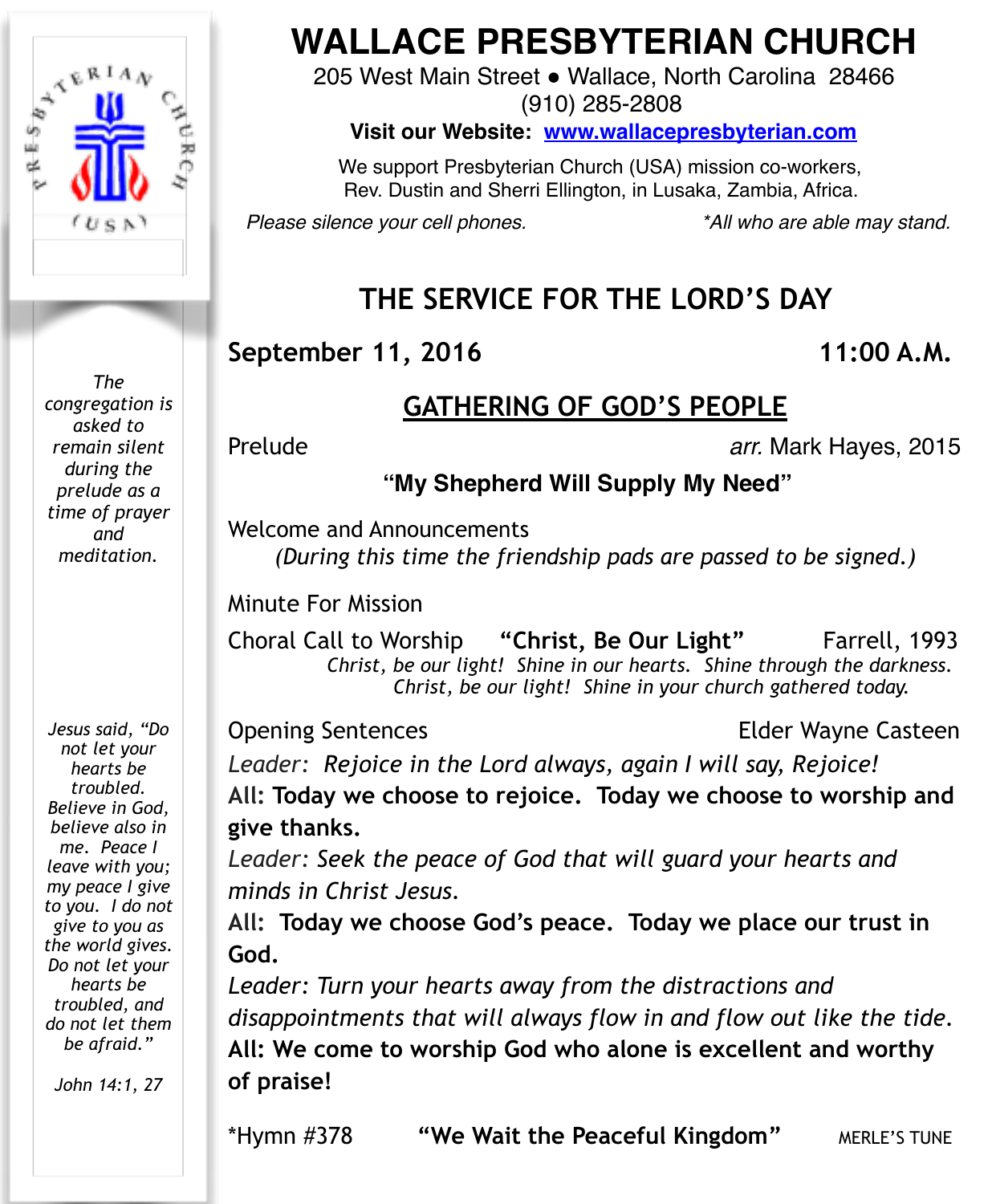*Today's Prayer of Confession is taken from the Presbyterian Peacemaking Program.* 

#### *\*Unison Prayer of Confession*

*God of justice and peace, love and life, we confess that we are often overcome by the loud and persistent voices of fear and anger. We do not hear the voice of Jesus, which seems but a whisper. The voices of anger and fear seem so strong, the wisdom so alluring, the way so sensible and safe. Still Jesus tells us there is another way — the way of peace and justice, the way of love and life. When we lack the courage to seek your way, O God, when fear and anger overwhelm our faith, forgive us, encourage us, and embolden us. Open us, O God, that we may follow the Prince of Peace. In Jesus' name, we pray. Lord, hear our prayers . . .* 

*(A time for silent prayers of confession . . . )* 

\*Responsive Assurance of Pardon

*Leader: Hear the good news: By grace you have been saved through faith, and this is not your own doing; it is the gift of God — not by works, so that no one can boast.* 

**All: We are what God has made us, created in Christ Jesus for good works, which God prepared beforehand to be our way of life.** 

*Leader: Hear the good news:*  **All: In Jesus Christ, we are forgiven!** 

\*Gloria Patri Hymn #581 *Glory Be to the Father*

# **PROCLAIMING GOD'S WORD**

COMMISSIONING OF CHRISTIAN EDUCATION LEADERS

Children's Sermon

Anthem **"Prayer for Peace"** Michael Helman, 2002 Attie C. Carlton Handbells

*Reqiem aeternam dona eis Domine, et lux perpetua luceat eis. Eternal rest grant unto them, O Lord, and let perpetual light shine upon them. May they rest in peace. Amen.* 

Prayer for Illumination

 *Holy God, speak to us through your Word by your Holy Spirit so that we may know your will, our hearts may be encouraged, and our fellowship be strengthened. In the name of Jesus Christ.* 

*First keep the peace within yourself, then you can also bring peace to others.*

*Thomas a Kempis, 15th century cleric, author of The Imitation of Christ,one of the best known books on Christian devotion*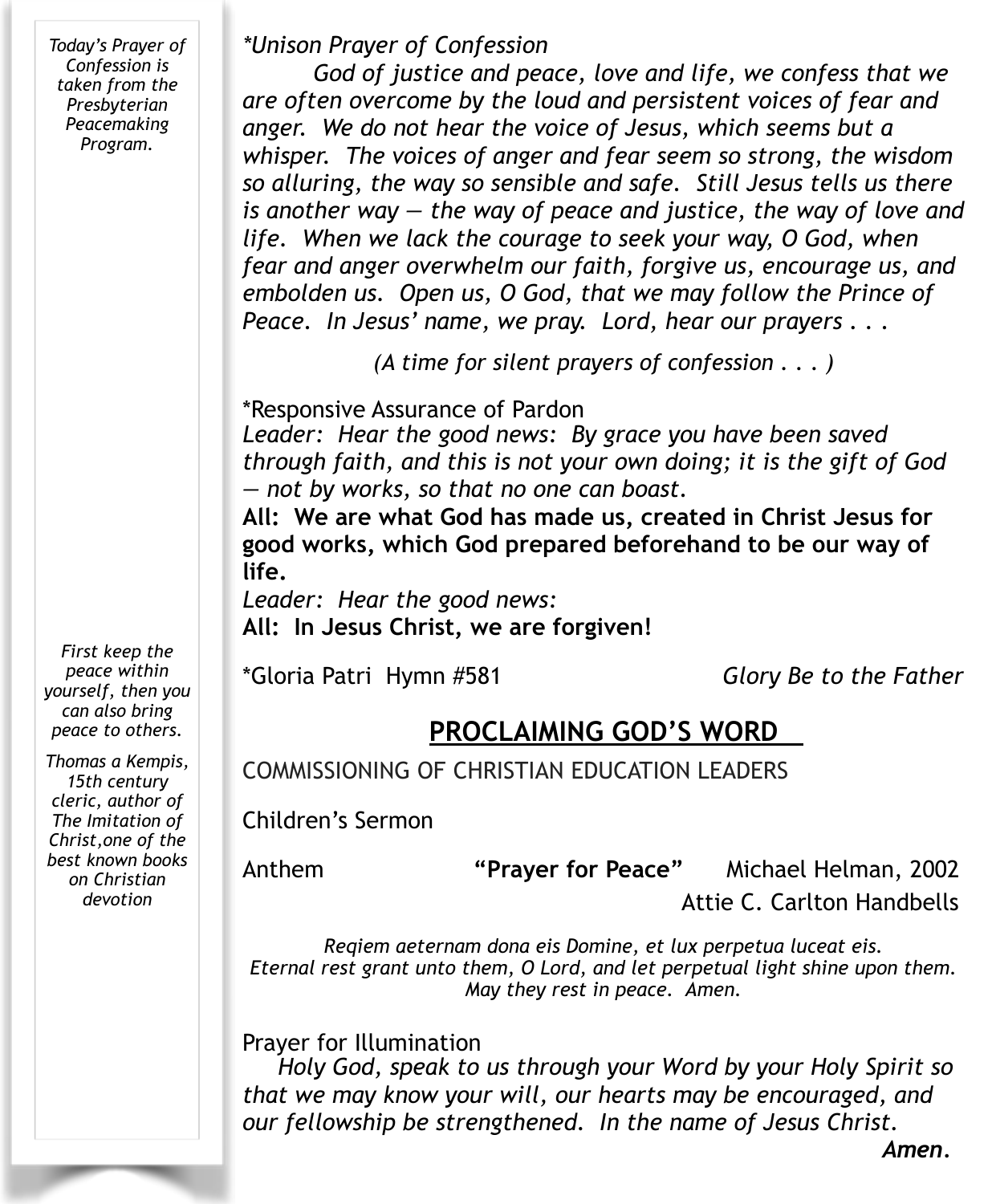**Psalm 34:1-14** 

Old Testament Lesson:<br>Psalm 34:1-14 + Page 441

\*Hymn #753 PRAYERS OF ST. FRANCIS

**"Make Me a Channel of Your Peace"**

Epistle Lesson **Philippians 4:4-7** + Page 955

Sermon **Dr. Philip K. Gladden** 

 *Words to Live By in Times Such as These* **"Let PEACE Begin with Us"** 

A Time for Reflection Pastoral Prayer with The Lord's Prayer

# **GIVING THANKS TO GOD**

Presentation of Tithes and Offerings

Offertory **"It Is Well with My Soul"** *arr.* Molly Ijames, 2016

\*Doxology and Prayer of Dedication

*Praise God from whom all blessings flow; Praise Him all creatures here below; Praise Him above ye heavenly host; Praise Father, Son, and Holy Ghost. Amen.*

\*The Affirmation of Faith The Apostles' Creed I believe in God the Father Almighty, Maker of heaven and earth, And in Jesus Christ his only Son our Lord; who was conceived by the Holy Ghost, born of the Virgin Mary, suffered under Pontius Pilate, was crucified, dead, and buried; he descended into hell; the third day he rose again from the dead; he ascended into heaven, and sitteth on the right hand of God the Father Almighty; from thence he shall come to judge the quick and the dead. I believe in the Holy Ghost, the holy catholic Church, the communion of saints, the forgiveness of sins, the resurrection of the body, and the life everlasting. **Amen.**

\*Hymn #340 **"This Is My Song"** FINLANDIA

CONGREGATIONAL MEETING

*Let the peace of Christ rule in your hearts, to which indeed you were called in the one body. And be thankful.* 

*Colossians 3:15*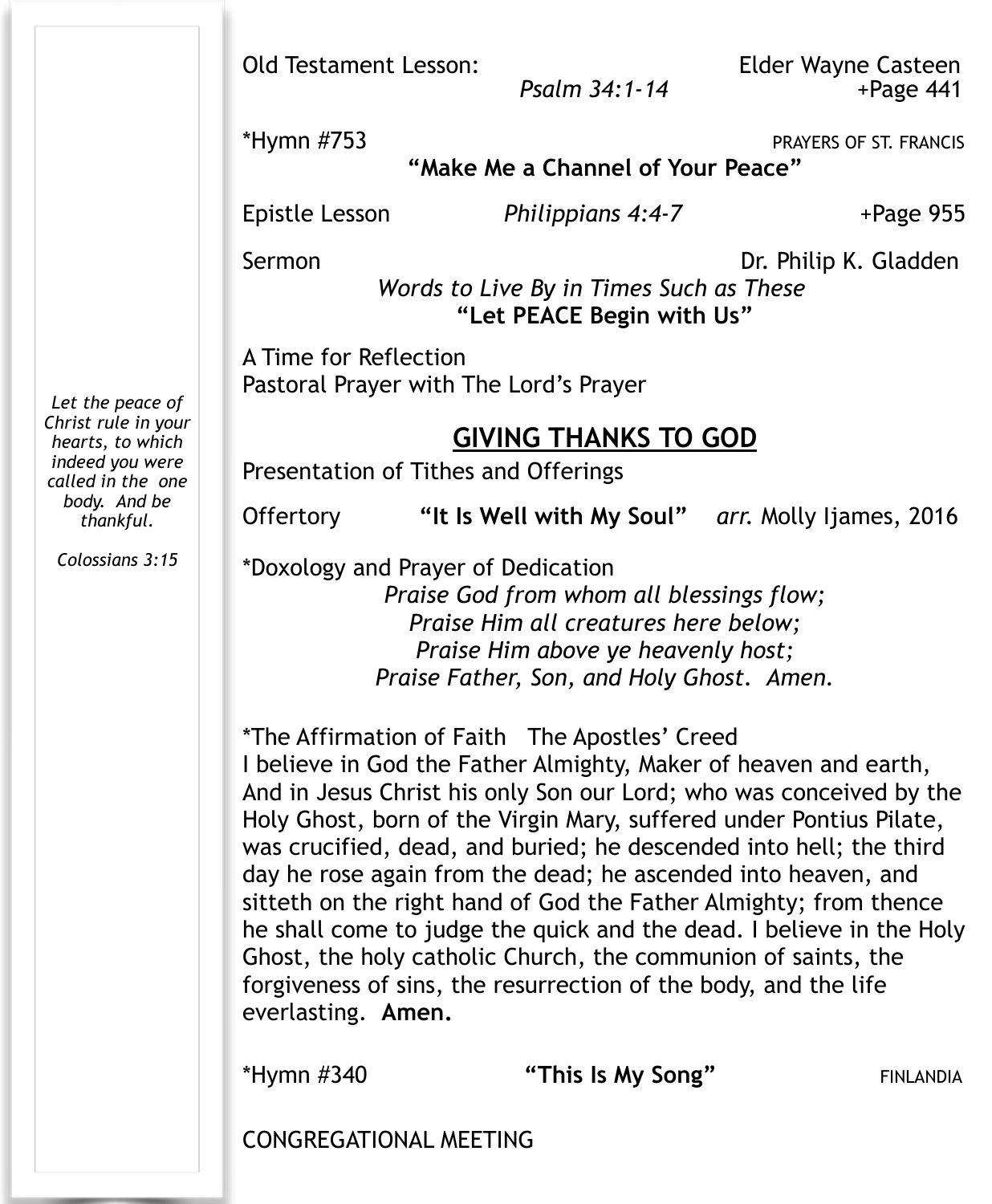\*Benediction !!!!!

\*Choral Benediction **"Amen"** DANISH

*Amen. Amen. Amen.*

\*Postlude

\**All who are able may stand.* +*The page number in the pew Bible.*



**Second Sunday September 11 5:00 to 7:00 p.m.** 

**Second Sunday** is a celebration of our church family. Based on the concept of *intergenerational ministry*, **Second Sunday's** aim is to develop strong Christian relationships among multiple generations of our church. While lessons and activities will be aimed toward children who are preschool through grade 5, all people of the congregation and community are encouraged to join this once-a-month evening of Bible stories, games, songs, activities, and dinner. Childcare will be provided for the youngest children. To give us a general idea of how much food to prepare, if you think you will join us, please add your name to the list on the clipboard in the back of the Fellowship Hall, or send an email to [logos.wpc@gmail.com](mailto:logos.wpc@gmail.com).



**KIRKWOOD SUMMER VESPER SERVICE**

**Today, September 11 5:00 p.m. Refreshments under the Large Pavilion 6:00 p.m. Worship by the Lake Sponsored by Friends of Kirkwood Hosted by First Presbyterian/Wilmington & The Bridge Presbyterian Church/Leland** 



 **SAVE THE DATE SECOND ANNUAL SHRIMP-A-ROO Friday, October 7, 2016 at 6:00 p.m. Tickets are \$15.00 per person The Congregational Care Ministry Team will have tickets available to purchase Hope to see y'all there!**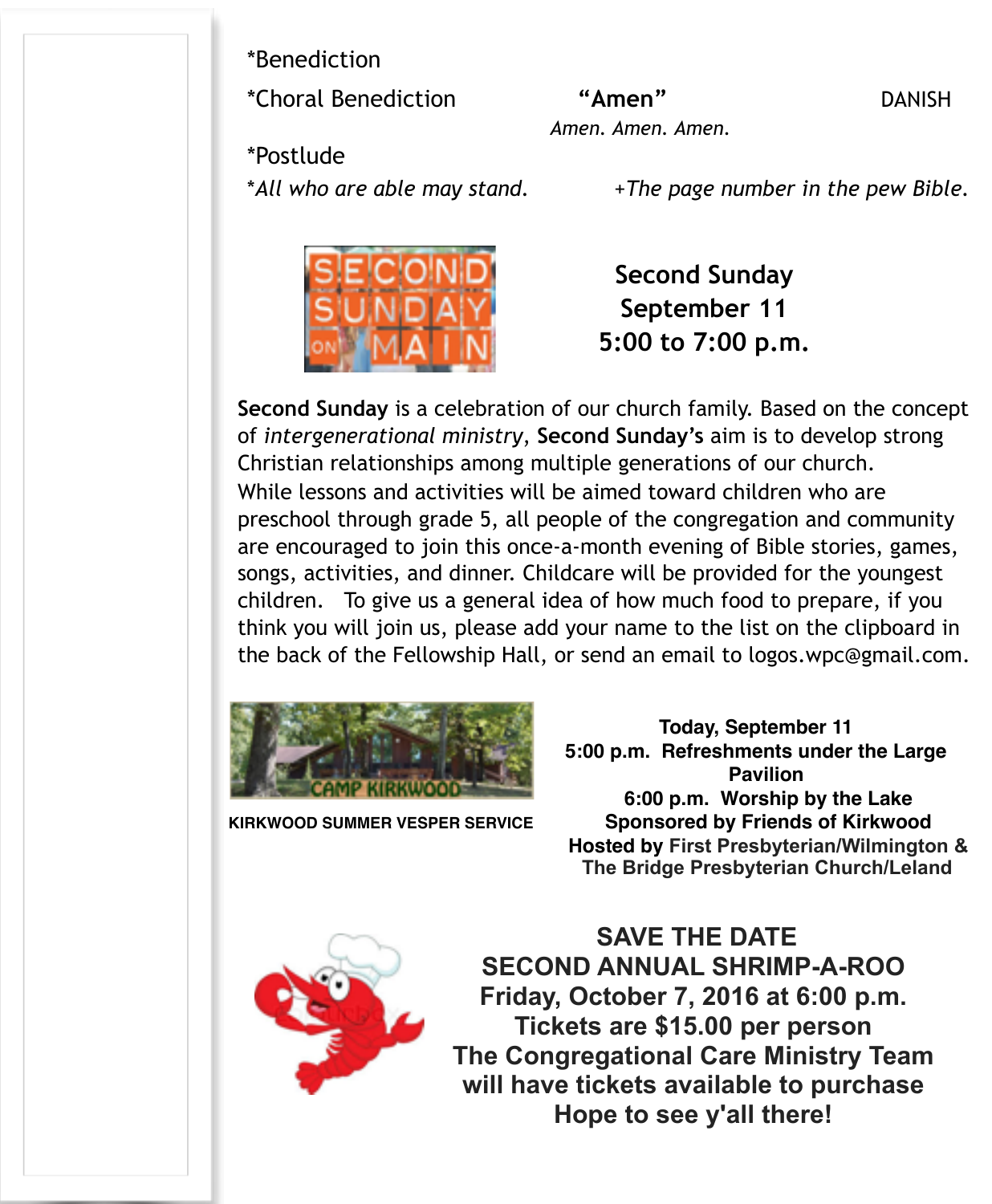# **WEEKLY CALENDAR**

| Sunday, September 11                 | $9:40$ am    | <b>Opening Assembly</b>                                             |
|--------------------------------------|--------------|---------------------------------------------------------------------|
|                                      | $10:00$ am   | <b>Sunday School</b>                                                |
|                                      | 11:00 $am$   | <b>Worship/Handbells Play</b>                                       |
|                                      | 12:00 pm     | <b>Congregational Meeting</b>                                       |
|                                      | 5:00-7:00 pm | Second Sunday on Main                                               |
|                                      | 5:00-7:00 pm | <b>Kirkwood Summer Vespers</b>                                      |
| Monday-Friday September 12-16        |              | Church Secretary on Vacation                                        |
| Wednesday, September 14              | $10:00$ am   | Bible Study, Church Office Building                                 |
|                                      | $6:00$ pm    | Handbells                                                           |
| $7:15 - 8:15$ pm                     |              | Bible Study, Room 304                                               |
|                                      | $7:30$ pm    | <b>Choir Practice</b>                                               |
| Saturday, September 17 10:00-3:15 pm |              | Presbytery's E3 Learning Fair,<br>Elizabethtown Presbyterian Church |

# **NOTES AND ANNOUNCEMENTS**

- **The session** has called a congregational meeting to be held today immediately following worship for the purpose of hearing a report from the Nominating Committee and electing five elders to the session's Class of 2019.
- **Cheryl Brinkley,** church secretary, will be on vacation this week.
- " **Please join** the minister for a Bible study on Acts 9:1-9 and 1 Timothy 1:12-17 on Wednesday at 10:00 a.m. (Church Office Building) or 7:15-8:15 p.m. (Room 304).





*The flowers today are given in memory of the victims whose lives were lost on September 11, 2001 and in honor of Bob and Dottie Obenour's 51st Wedding Anniversary.*



**October 9 Psalm 66**

**September 18 1 Timothy 1:12-17 September 25 Luke 16:19-31 October 2 2 Timothy 1:1-14**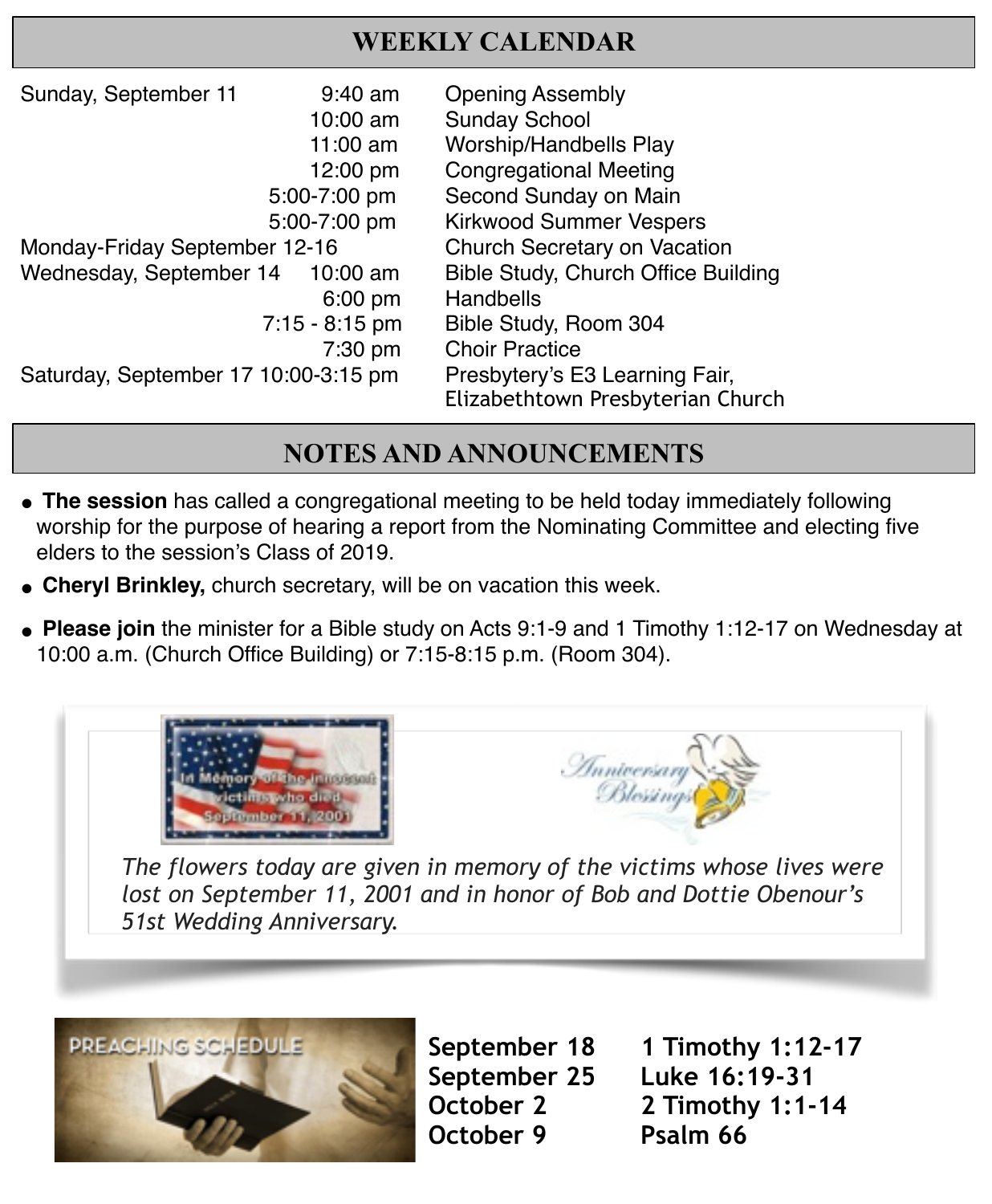

**09/11: Lindsay & Stanley Skidmore <br>09/18: Joell & J Parker** 



**IDENTY**<br>
Lindsay & Stanley Skidmore **GREETERS**<br>
COMPTIC Cindy Barrow & Lois Edgerton 09/18: Dotsie Caproni & Dana Myrick

**Opening Church Building: September 1-15:** Chuck Farrior **September 16-30:** Dave

#### **USE HERS**

| <b>Freddy Hall, Leader</b> |                      |  |
|----------------------------|----------------------|--|
| J Parker                   | <b>Wayne Casteen</b> |  |
| <b>Clay Blue</b>           | <b>Roger Coombs</b>  |  |
| Dave Wells                 |                      |  |

# YOUTH WORSHIP LEADERS

09/11: Elizabeth & James Sills 09/18: Cameron & Reese Blue



**Cat Blanchard-**recovering from back surgery,**Joe Dormagen** (Verlie Wells' son-in-law), **Amy Edgerton-**cancer, **Betty Hall,** (Rosemary) **Wright Lanier Family, Philip Longest & family** (as he faces side effects of radiation treatments) **Ann Quinn**-cancer (Mary Carone's sister) **John & Joyce Rau**, **Brison Ricker** 15 years old in Michigan, diagnosed with inoperable brain tumor) **Judy Robinson, George Walker-**Rosemary, **Kelsea Webster, Verlie Wells-**Rosemary, **Members and friends in the armed services: Jason Payne.** 

**(When you request a name to be put on the prayer list, please notify the church office when you wish it to be taken off)** 



**All Church Read Month of September Henri Nouwen's**  *A Spirituality of Fundraising*

The session invites and encourages you to take part in our "all church read" during September as part of our "Worship, Grow, Go" stewardship campaign. The paperback version is available for \$6.99 at [www.cokesbury.com](http://www.cokesbury.com) and \$4.49 at [www.barnesandnoble.com](http://www.barnesandnoble.com). The ebook version is available for \$4.26 for Kindle, Kindle Fire, Apple, Android, Nook, Kobo, PC, Mac, & Blackberry at [www.NuuRoo.com.](http://www.NuuRoo.com)

 Join your fellow church members for an interesting discussion of Nouwen's book on Sunday, October 2, immediately following worship. A soup and sandwich lunch will be provided.



**Special Guest on September 18 Dr. Samuel Adams Associate Professor of Old Testament Union Presbyterian Seminary in Richmond**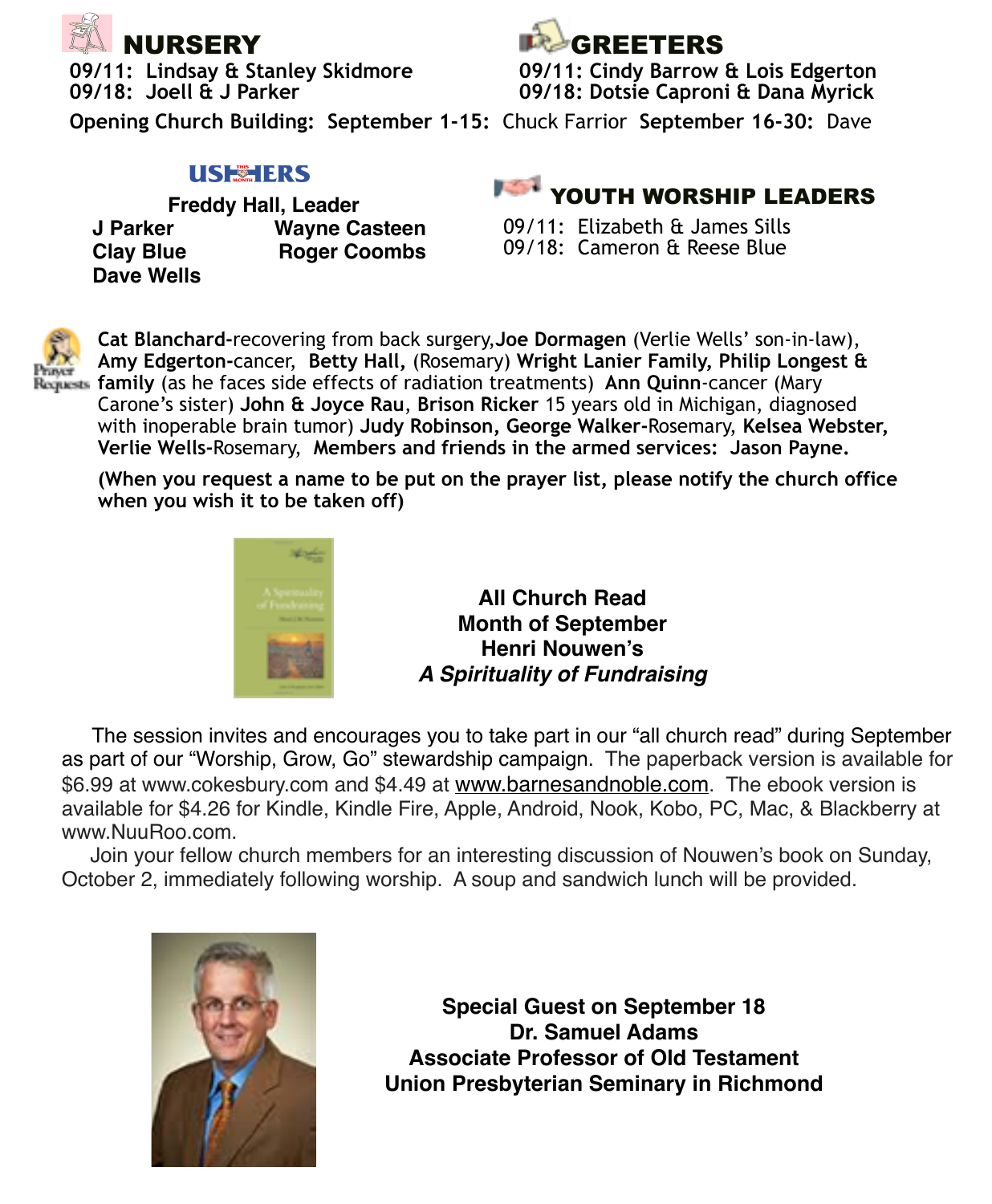

*"But as for you, continue in what you have learned and firmly believed, knowing from whom you learned it, and how from childhood you have known the sacred writings that are able to instruct you for salvation through faith in Jesus Christ. All scripture is inspired by God and is useful for teaching, for reproof, for correction, and for training in righteousness, so that everyone who belongs to God may be proficient, equipped for every good work."* ! ! *2 Timothy 3:14-16*

### *Thank you to these leaders for 2016-2017.*

### **Sunday School Teachers**

Margaret Glasgow Class Jim Sills The Alternative Class Philip Gladden The Working Class **Curt Simpson** 

Birth - Toddler **Bills** Islands Joell Parker & Danielle Sills Early Elementary Mary Laine Rouse & Lindsay Skidmore Junior High **2**ach Casteen & Lydia Woodard Senior High **Example 2** Fred Burroughs & Nell Sloan

#### **Second Sunday**

Pat & Cindy Barrow Wayne & Karla Casteen Harriet Farrior Philip Gladden Carol Steen Bill & Susan Walters

#### **Youth Fellowship Leaders**

Zach Casteen Vera Coombs Philip Gladden Curt Simpson